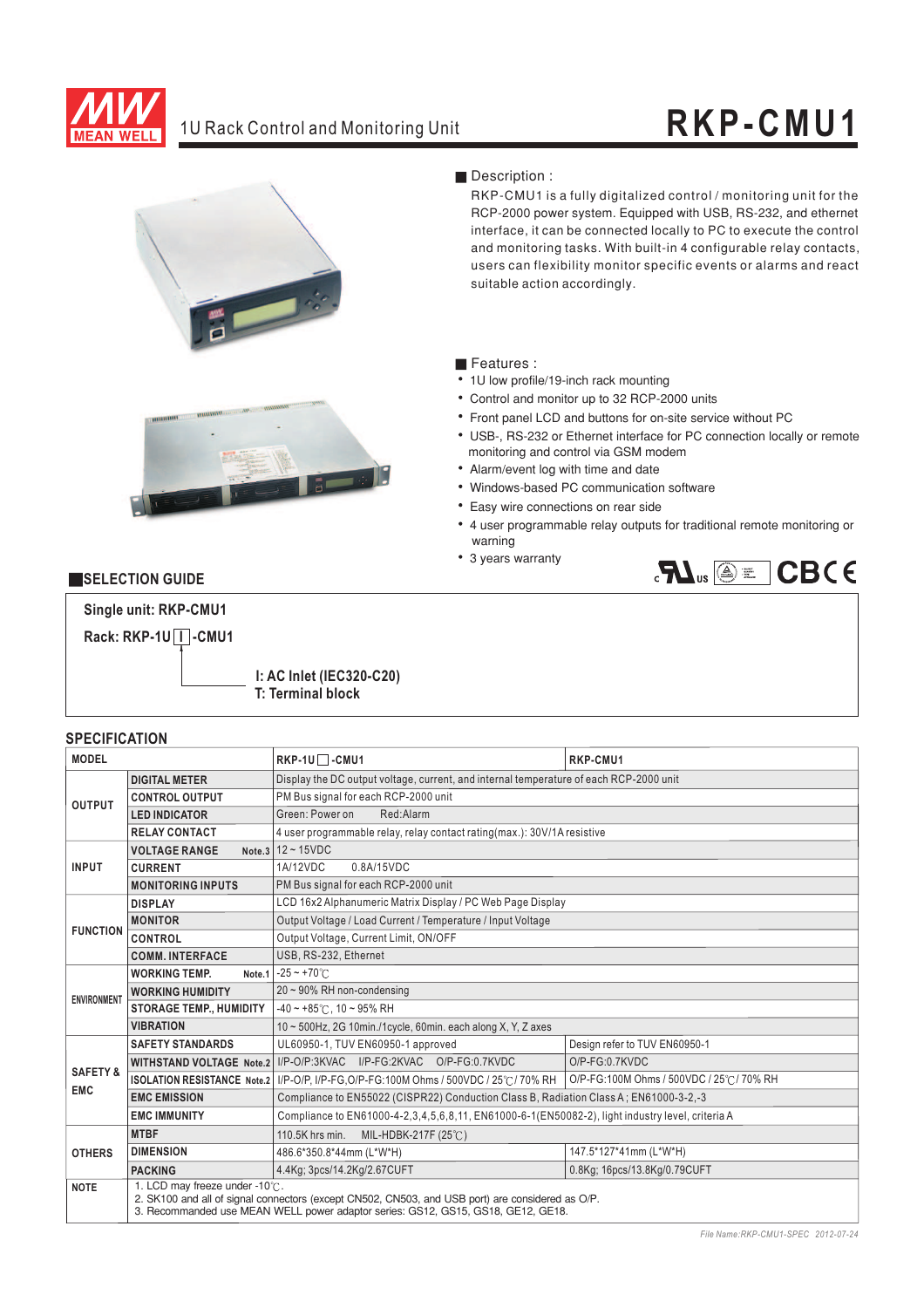

# 1U Rack Control and Monitoring Unit **RKP-CMU1**



*File Name:RKP-CMU1-SPEC 2012-07-24*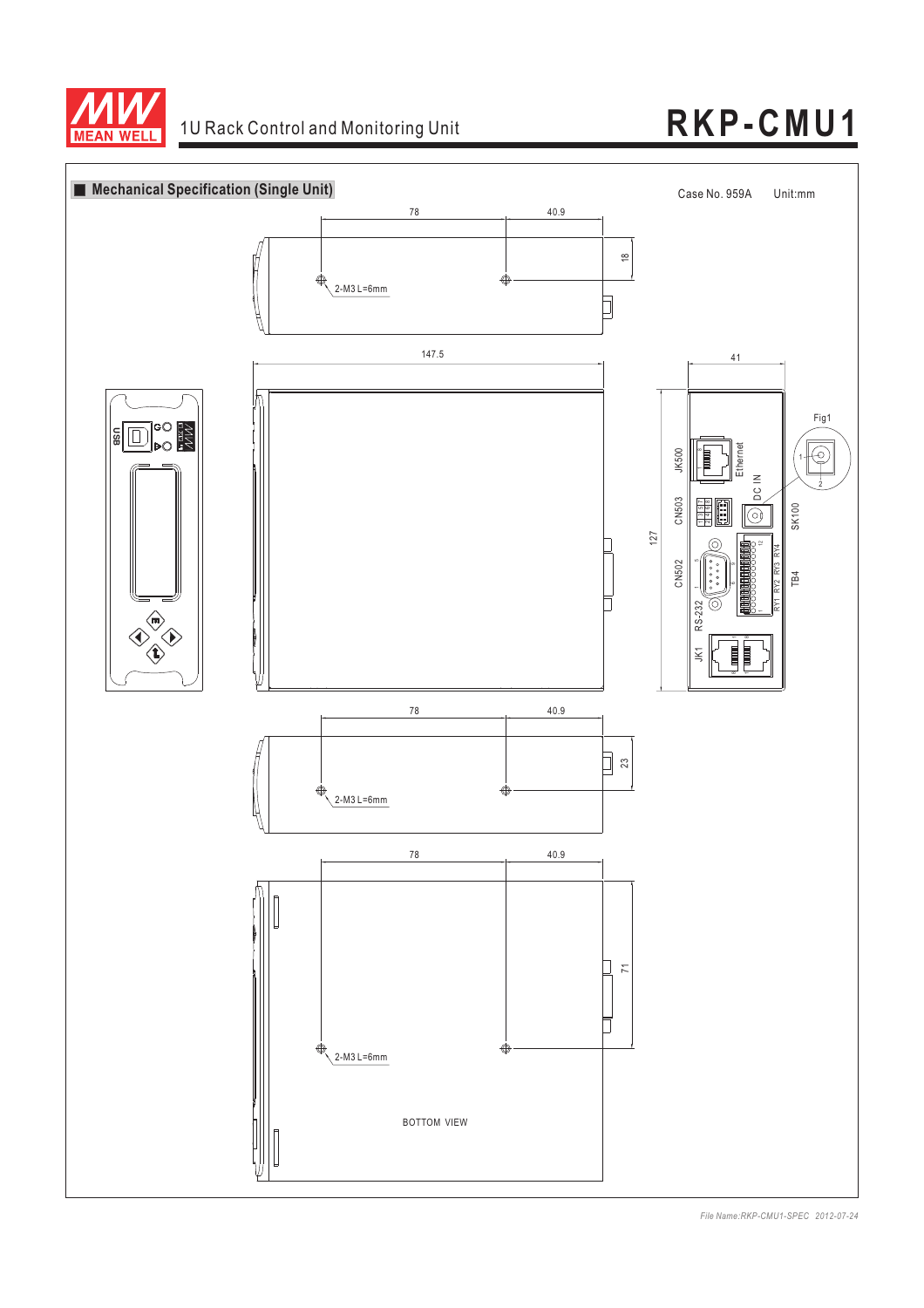

## 1U Rack Control and Monitoring Unit **RKP-CM U1**



*File Name:RKP-CMU1-SPEC 2012-07-24*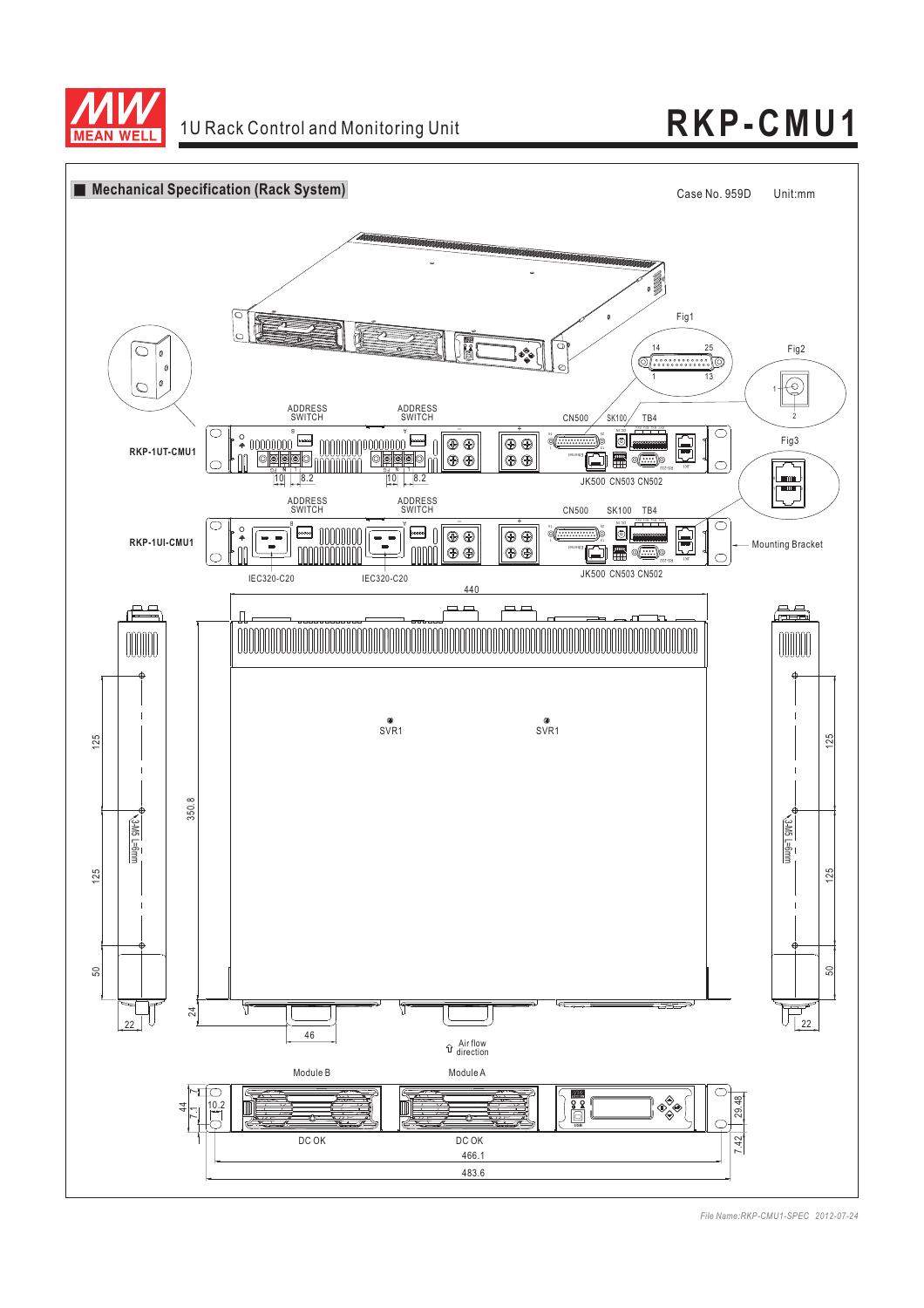

## 10 Rack Control and Monitoring Unit **RKP-CMU1**

### **CN500 Pin No. Assignment**

#### Connector Pin No. Assignment(CN500) : D-Type Right Angle 25 positions

| Pin No. | Assignment | Pin No. | Assignment        | Pin No. | Assignment        | Pin No.   | Assignment |
|---------|------------|---------|-------------------|---------|-------------------|-----------|------------|
|         | ON/OFF-A   |         | <b>FAN FAIL-A</b> |         | T-ALARM-B         | $16 - 21$ | N.C.       |
|         | AC-OK-A    |         | ON/OFF-B          | 12      | <b>FAN FAIL-B</b> | 22        | +S         |
|         | DC-OK-A    |         | AC-OK-B           | 13      | $+5V-AUX$         | 23        | -S         |
|         | PV-A       |         | DC-OK-B           | 14      | $+12V-AUX$        | 24        | $+V$       |
|         | T-ALARM-A  | 10      | PV-B              | 15      | GND-AUX           | 25        | -7         |

#### $\blacksquare$  **JK1 Pin No. Assignment**

Connector Pin No. Assignment(JK1) : RJ45 8 positions

| Pin No. | Assignment | Pin No. | Assignment | Pin No. | Assignment |
|---------|------------|---------|------------|---------|------------|
|         | ОA         |         | CONTROL    |         | SCL        |
|         | DB         |         | ΝC         |         | GND-AUX    |
|         | $-1$       |         | <b>SDA</b> |         |            |

#### **CN502 Pin No. Assignment**

Connector Pin No. Assignment(CN502) : D-type Male 9 positions

| Pin No.      | Assignment | Pin No. | Assignment |
|--------------|------------|---------|------------|
| 1,4,6,7.8.91 | ΝC         |         | TXD        |
|              | RXD        |         | GND-FG     |

#### **CN503 Pin No. Assignment**

Connector Pin No. Assignment(CN503) : HRS DF11-8DP-2DS or equivalent

| Pin No. | Assignment | Pin No. | Assignment |
|---------|------------|---------|------------|
|         | $D$ -IN1   | 5       | $D$ -IN3   |
| 2,4,6,8 | GND-FG     |         | $D$ -IN4   |
| 3       | $D$ -IN2   |         |            |

#### **JK500 Pin No. Assignment**

Connector Pin No. Assignment(JK500) : RJ45 8 position

| Pin No. | Assignment | Pin No. | Assignment |
|---------|------------|---------|------------|
|         | TX+        | 4.5.7.8 | ΝC         |
|         | тх-        |         | RX-        |
|         | RX+        |         |            |

#### **TB4 Pin No. Assignment**

Connector Pin No. Assignment(TB4) : DECA MX422-25412 or equivalent

| Pin No. | Assignment | Pin No. | Assignment | Pin No. | Assignment | Pin No. | Assignment |
|---------|------------|---------|------------|---------|------------|---------|------------|
|         | Relav1-NO  |         | Relav2-NO  |         | Relav3-NO  | 10      | Relay4-NO  |
|         | Relav1-NC  |         | Relav2-NC  |         | Relav3-NC  |         | Relay4-NC  |
|         | Relay1-COM |         | Relay2-COM |         | Relay3-COM |         | Relay4-COM |

#### **SK100 Pin No. Assignment**

Connector Pin No. Assignment(SK100): Schurter 4840.2201 or equivalent

| Pin No. | Assignment | l Pin No. | Assignment |
|---------|------------|-----------|------------|
|         | $+VIN$     |           | -VIN       |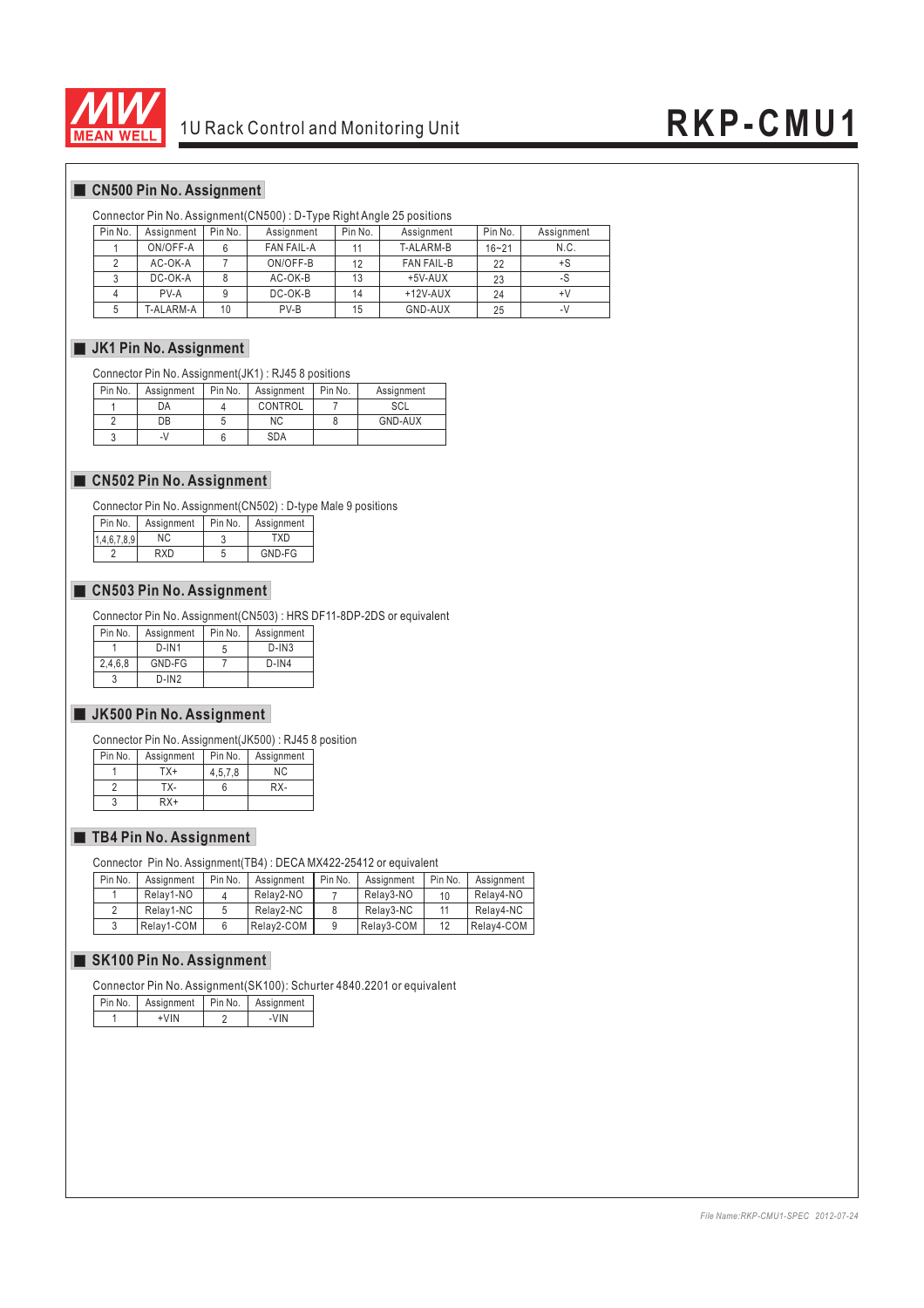

I

**CN500 IN/OUT Connector pins function description**

| <b>CN500 IN/OUT Connector pins function description</b> |
|---------------------------------------------------------|
|                                                         |

| Pin No.   | <b>Function</b> | <b>Description</b>                                                                                                                                                                                                       |
|-----------|-----------------|--------------------------------------------------------------------------------------------------------------------------------------------------------------------------------------------------------------------------|
| 1,7       | ON/OFF          | Each unit can separately turn the output on and off by electrical signal or dry contact between ON/OFF A, B(pin 1,7) and +5V-AUX(pin 13).<br>Short: ON, Open: OFF. (Note.2)                                              |
| 2,8       | AC-OK           | Low : When the input voltage is $\geq$ 87Vrms. High : when the input voltage in $\leq$ 75Vrms. (Note.2)                                                                                                                  |
| 3,9       | DC-OK           | High: When the Vout $\leq$ 80±5%. Low: When Vout $\geq$ 80±5%. (Note.2)                                                                                                                                                  |
| 4,10      | <b>PV</b>       | Connection for output voltage trimming. The voltage can be trimmed within its defined range. (Note.1)                                                                                                                    |
| 5,11      | T-ALARM         | High: When the internal temperature (TSW1 or TSW2 open) exceeds the limit of temperature alarm.<br>Low: When the internal temperature (TSW1 or TSW2 short) under the limit temperature. (Note.2)                         |
| 6,12      | <b>FAN FAIL</b> | High: When the internal fan fail. Low: When the internal fan is normal. (Note.2)                                                                                                                                         |
| 13        | +5V-AUX         | Auxiliary voltage output, 4.5 ~ 5.5V, referenced to GND-AUX (pin 15). The maximum load current is 0.3A. This output has the<br>built-in "Oring diodes" and is not controlled by the remote ON/OFF control.               |
| 14        | $+12V-AUX$      | Auxiliary voltage output, 10.8 ~ 13.2V, referenced to GND-AUX (pin 15). The maximum load current is 0.8A. This output has the<br>built-in "Oring diodes" and is not controlled by the remote ON/OFF control.             |
| 15        | <b>GND-AUX</b>  | Auxiliary voltage output GND. The signal return is isolated from the output terminals $(+\vee 8 - \vee)$ .                                                                                                               |
| $16 - 21$ | N.C.            | Not used.                                                                                                                                                                                                                |
| 22        | $+S$            | Positive sensing. The +S signal should be connected to the positive terminal of the load. The +S and -S leads should be twisted<br>in pair to minimize noise pick-up effect. The maximum line drop compensation is 0.5V. |
| 23        | $-S$            | Negative sensing. The -S signal should be connected to the negative terminal of the load. The -S and +S leads should be twisted<br>in pair to minimize noise pick-up effect. The maximum line drop compensation is 0.5V. |
| 24        | $+V$            | Positive output voltage. For local sense use only, can't be connected directly to the load.                                                                                                                              |
| 25        | $-V$            | Negative output voltage. For local sense use only, can't be connected directly to the load.                                                                                                                              |

### **JK1 IN/OUT Connector pins function description**

| Pin No. | <b>Function</b> | <b>Description</b>                                                                                         |
|---------|-----------------|------------------------------------------------------------------------------------------------------------|
| 1,2     | DA.DB           | Differential digital signal for parallel control. (Note.1)                                                 |
|         | -V              | Negative output voltage. For parallel control, can't be connected directly to the load.                    |
| 4       | CONTROL         | Remote ON/OFF control pin used in the PMBus interface. (Note.2)                                            |
| 5       | <b>NC</b>       | Not use.                                                                                                   |
| 6       | <b>SDA</b>      | Serial Data used in the PMBus interface. (Note.2)                                                          |
|         | <b>SCL</b>      | Serial Clock used in the PMBus interface. (Note.2)                                                         |
| 8       | GND-AUX         | Auxiliary voltage output GND. The signal return is isolated from the output terminals $(+\vee 8 - \vee)$ . |

Note.1: Non-isolated signal, referenced to the output terminals (-V). Note.2: Isolated signal, referenced to GND-AUX.

#### **CN502 IN/OUT Connector pins function description**

| Pin No.     | <b>Function</b> | Description                                                                     |
|-------------|-----------------|---------------------------------------------------------------------------------|
| 1,4,6,7,8,9 | <b>NC</b>       | Not used.                                                                       |
|             | <b>RXD</b>      | Data receiving pin of RS-232 interface.                                         |
|             | TXD             | Data transmitting pin of RS-232 interface.                                      |
|             | GND-FG          | RS-232 common GND. This signal connects to FG and isolated from -V and GND-AUX. |

### **CN503 IN/OUT Connector pins function description**

| Pin No. | <b>Function</b>                             | Description                                                                                                                                                                |
|---------|---------------------------------------------|----------------------------------------------------------------------------------------------------------------------------------------------------------------------------|
| 1,3,5,7 | $D$ -IN1<br>$D$ -IN2<br>$D$ -IN3<br>$D-1N4$ | The isolated digital input signal and referenced to GND-FG.<br>Open from GND-FG or +5V : Logic "1" input to RKP-CMU1<br>short to GND-FG or 0V: Logic "0" input to RKP-CMU1 |
| 2,4,6,8 | GND-FG                                      | Common GND for D-IN. This signal connects to FG and isolated from -V and GND-AUX.                                                                                          |

### **JK500 IN/OUT Connector pins function description**

| Pin No. | <b>Function</b> | Description                                   |  |
|---------|-----------------|-----------------------------------------------|--|
| 1,2     | $TX+/TX-$       | Transmit data used in the Ethernet interface. |  |
| 3,6     | $RX+/RX-$       | Receive data used in the Ethernet interface.  |  |
| 4,5,7,8 | <b>NC</b>       | Not used.                                     |  |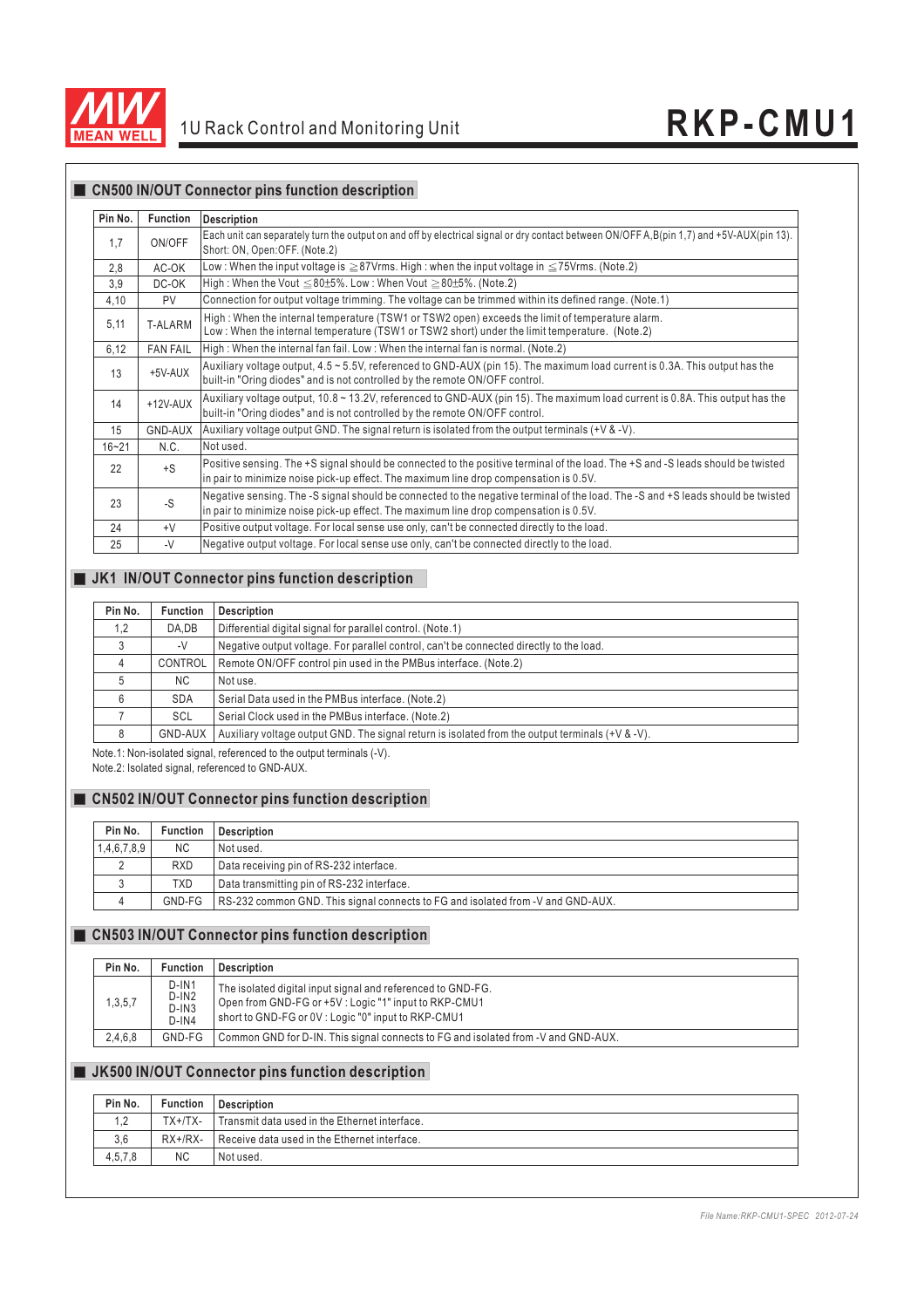

#### **TB4 IN/OUT Connector pins function description**

#### **Pin No. Function Description**

#### 1,4,7,10 Relay-NO Normal-open contact of programmable relay.

2,5,8,11 Relay-NC Normal-close contact of programmable relay.

3,6,9,12 Relay-COM Common for NO/NC contact.

Note: Relay contact rating (max.) : 30Vdc/1A resistive.

#### **SK100 IN/OUT Connector pins function description**

| Pin No. | <b>Function</b> | <b>Description</b>                   |
|---------|-----------------|--------------------------------------|
|         | +VIN            | Positive input voltage for RKP-CMU1. |
|         | -VIN            | Negative input voltage for RKP-CMU1. |

#### **Function Manual**

#### **1.Communication interface**

RKP-CMU1 can control and monitor RCP-2000 parameter via PMBus communication, and PC can manage the whole system by using USB, RS232, or Ethernet to connect to RKP-CMU1.



#### **2.RCP-2000 Monitoring and control**

RKP-CMU1 can monitor parameter of RCP-2000 such as output voltage, output current, internal temperature, status, serial number, and firmware version. It also can turn RCP-2000 on/off together or separately by using "ON/OFF" pin in CN500 or PMBus "CONTROL" pin in JK1 or PMBus "OPERATION" command, shows below. By using PMBus, output voltage and over load protection of RCP-2000 are adjustable.

| RKP-1U<br>ON/OFF pin | PMBus<br>CONTROL pin | PMBus<br><b>OPERATION</b> command | RCP-2000<br>Output status |
|----------------------|----------------------|-----------------------------------|---------------------------|
| Connect to +5V-AUX   | Open                 | 80h (ON)                          | ΟN                        |
| Connect to +5V-AUX   | Connect to +5V-AUX   | 80h (ON)                          | ΟN                        |
| Open                 | Open                 | 80h (ON)                          | <b>OFF</b>                |
| Open                 | Connect to +5V-AUX   | 80h (ON)                          | ΟN                        |
| Don't care           | Don't care           | 00h (OFF)                         | OFF                       |

#### **3.Real time clock, Data Log and Event Log**

RKP-CMU1 has a build-in real time clock data to display actual date/time and for log time stamp. The data logger is designed to store operating data when the systems works. It has 1000 recodes and the interval of log is programmable from 1 to 60 minutes. The event log store system condition when alarm occur and remove. There are 600 records in event log.

#### **4.Programmable relay**

There are 4 relays and each relay has normal open, normal close and common contact in terminal block. Their active conditions are programmable for flexible application, like charger and generator control, shows below.

| <b>Function</b> | Sub-function                                                                                                                  | <b>PSU</b> | Parameter |
|-----------------|-------------------------------------------------------------------------------------------------------------------------------|------------|-----------|
| Alarm           | 1. Any alarm<br>2.OVP<br>3.OLP<br>4.Short circuit<br>5.OTP<br>6. High Temperature<br>7.AC fail<br>8.Fan lock<br>9.PMBus error | N/A        | N/A       |